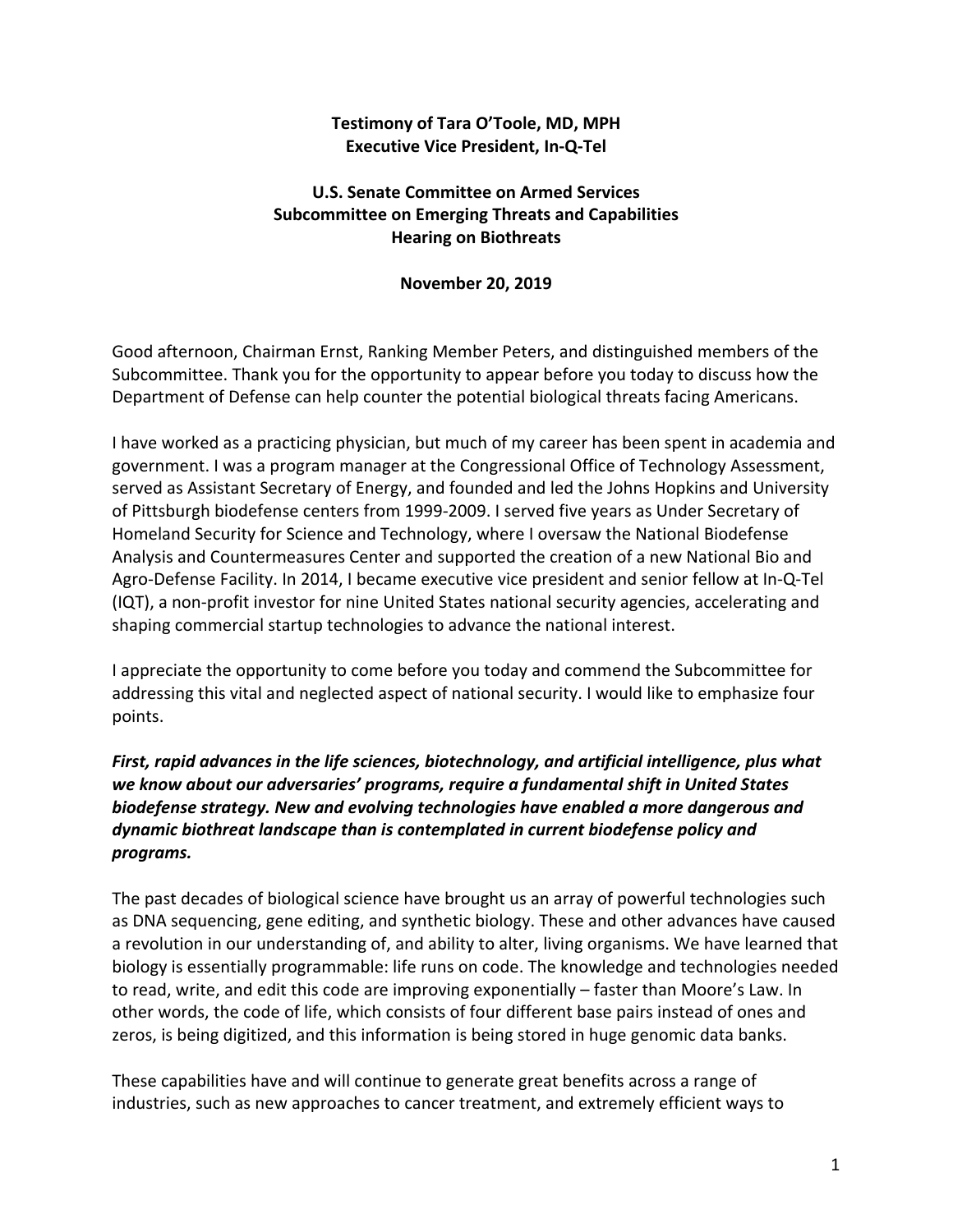produce complex chemicals and new materials. But these capabilities can also be exploited for evil purposes.

All powerful technologies can be dual**‐**use, and this is particularly true of modern biotechnologies. The same methods that enable the repair of genes which cause disease, allow us to genetically engineer bacteria to produce insulin, or alter a virus to create a vaccine, can be employed to create pathogens not seen in nature. Such pathogens, which could affect humans, animals, or plants, could be constructed to be particularly virulent, evade conventional diagnostic tests, or to resist available drugs and vaccines.

As bioengineering methods advance, and especially as artificial intelligence methods are applied to DNA sequencing, synthesis, and editing, the deliberate creation of new pathogens will be within reach of many more actors. In addition, because techniques such as genomics and gene engineering are so useful in so many industries, and will be so central to the blossoming bioeconomy, more and more people around the world will have access to these technologies and know how to use them.

The United States had a powerful, secret offensive biological weapons program during the Cold War, which lasted until 1969. Most people today, even in the military, do not understand how effective and advanced these programs were. The bioweapons we built then were intended to be strategic weapons, like nuclear weapons. The country tested these bioweapons in all conditions short of actual conflict and demonstrated them to have the large area coverage and lethality of nuclear weapons. And this was accomplished using 1960s technologies.

Given the unavoidable expansion of these dual**‐**use biotechnologies; the absence of any enforceable national treaties controlling bioweapons production and use; and the rise of competitive peer state adversaries; the United States must urgently consider how it will defend itself against what could be an existential threat to civilian populations, our agricultural assets, and warfighters.

In addition to these man**‐**made biological threats, we live in an age of epidemics. Naturally**‐** occurring outbreaks of infectious disease have increased in frequency and impact over the past two decades. They are the consequence of modern trade and travel patterns, human intrusion into once remote ecosystems, and global urbanization with its attendant problems of poverty and poor sanitation. As has been seen with human outbreaks of SARS, MERS, Ebola, and Zika, and the ongoing epidemic of African Swine Fever in Asia which has resulted in the deaths of over 300 million pigs, these outbreaks impose tragic costs in terms of death, suffering, economic losses, and social upheaval.

*Second, the United States should aggressively develop and apply new and emerging technologies to create new capabilities needed for a robust biodefense against natural and man‐made biothreats. Such a strategy would have the additional benefit of strengthening United States competitiveness in the global economy.*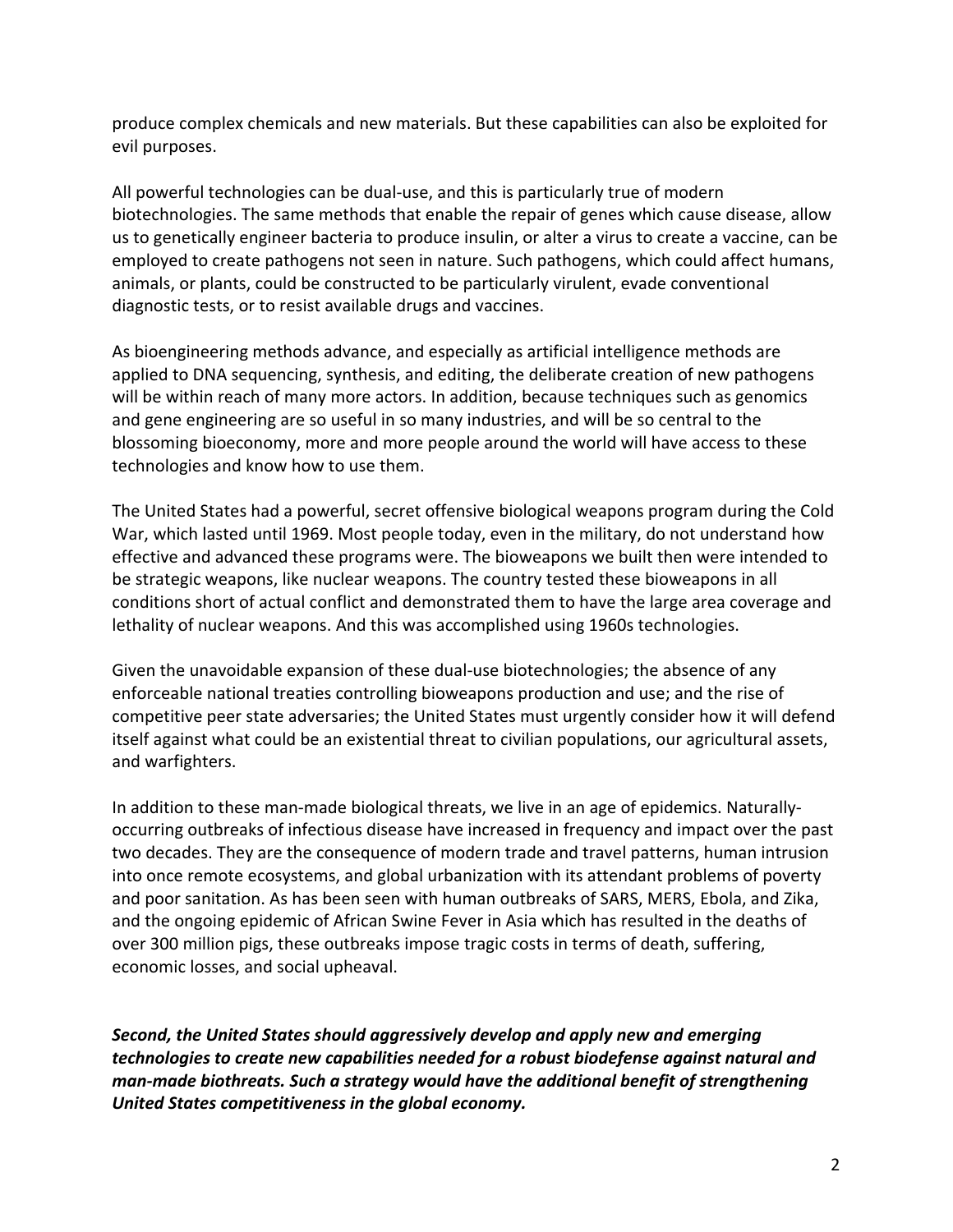The 2018 National Biodefense Strategy (NBS), many years in the making, is a detailed and coherent declaration of the broad capabilities needed to prevent, detect, contain, and recover from naturally**‐**occurring epidemic disease. The NBS does not, however, recognize the urgency or potential challenges of protecting the nation from deliberate and covert bioweapons attacks, which could be far more devastating than even the most serious natural outbreak. The NBS also lacks a mechanism for continuous monitoring of the capabilities inherent in rapidly evolving biotechnologies. Nor does the document assign priorities, confer authorities commensurate with stated responsibilities, or provide new resources. Critically, in my view, it lacks a viable, appropriately ambitious, strategic plan for biodefense technology development.

The biothreats posed by new biotechnologies, the potential for large**‐**scale outbreaks in this age of epidemics, the rise of powerful nation state adversaries, and the feasibility of non**‐**state actors wielding bioweapons, requires that the United States immediately commit to significant investments in developing and deploying the technologies needed for biodefense.

To start, the national security community needs to develop a more realistic understanding of biothreats and their underlying dynamics. This will require competence in genomics, proteomics, computer science, and artificial intelligence – skills in short supply across the government. Also needed is a much more ambitious, strategic approach to the technologies needed for biodefense – that is, for detecting, managing, and quenching epidemics, including epidemics caused by pathogens not previously seen in nature, and possibly designed by humans.

Relying on traditional, slow, and costly methods of drug and vaccine development and hoping that what we need will be available in expensive (and inevitably inadequate) stockpiles of medical countermeasures will not suffice. What is needed is a national commitment to the develop technologies that, for example, would enable rapid design and manufacture of medical countermeasures (diagnostic tests, vaccines, and therapeutics) at scales and in timeframes that could impact management of a large, lethal, and fast**‐**moving epidemic. Also needed – and in use commercially today– are technologies that provide situational awareness during outbreaks. This requires the collection, wrangling, and analysis of essential data needed to make informed decisions about epidemic management. Such technologies, if deployed, should provide a defense against both engineered bioweapons and newly emergent natural diseases.

### *Third, Department of Defense (DoD) leadership is critical to United States biodefense, but talent and resources are currently quite limited.*

DoD has historically played a critical role in response to disease outbreaks overseas. The key diagnostic test, vaccine, and therapy that were deployed to contain the 2014 West African outbreak of Ebola virus would not have been available but for DoD investments in R&D. DoD's long experience with technological development could make significant contributions to protecting warfighters and civilians against natural and man**‐**made biothreats. The Department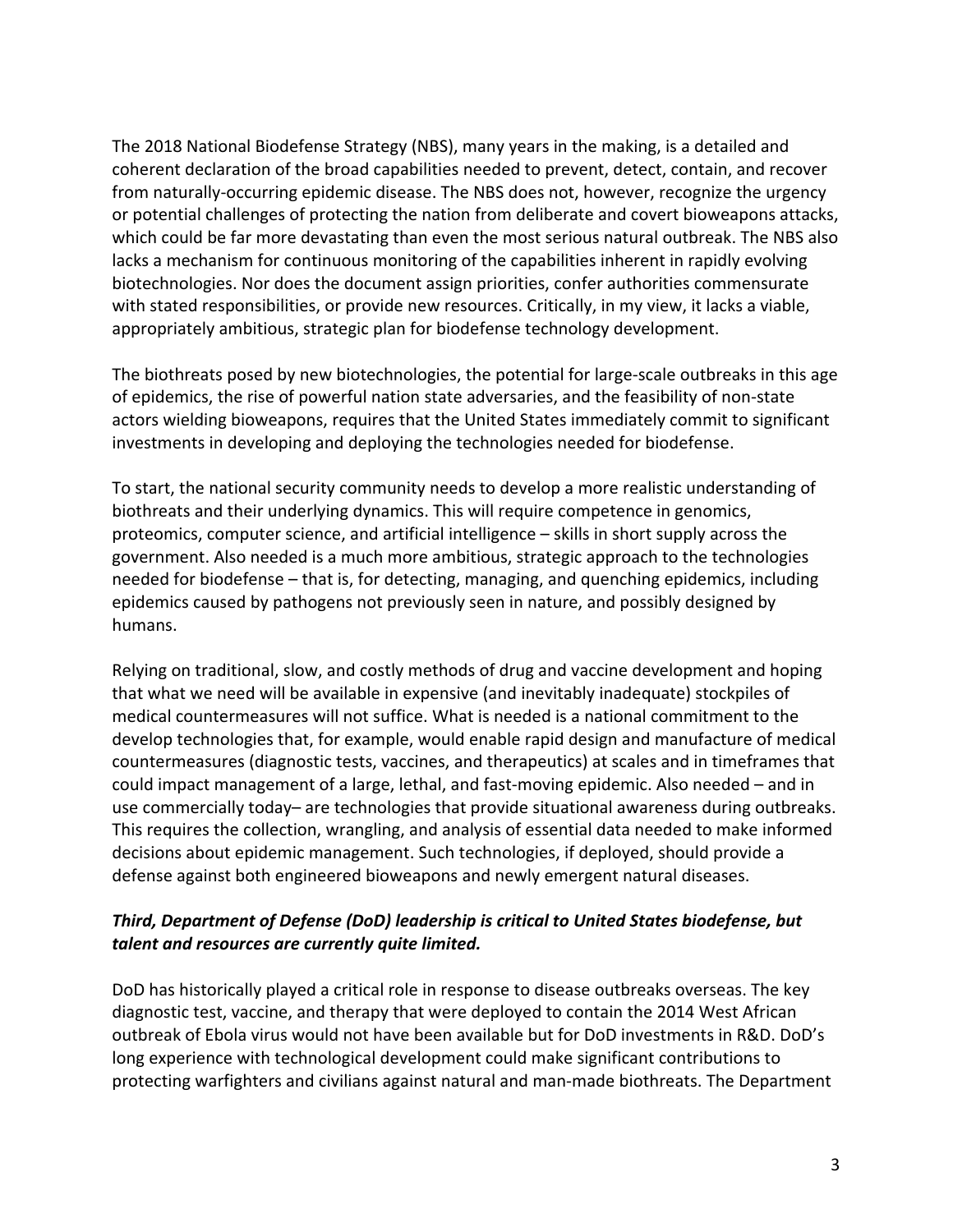is not, at present, optimally organized nor stocked with the sufficient trained staff to execute this mission.

For several years, DoD's Defense Advanced Resarch Projects Agency (DARPA) has executed important projects in biotechnology, including in projects designed to better understand biothreats, and has recently expanded its Biological Technologies Office (BTO) staff and budget. The quality of DARPA's work is excellent, and their staff is highly expert. But BTO is less than 50 people. The Joint Program Executive Office for Chemical, Biological, Radiological and Nuclear Defense (JPEO**‐**CBRND) also has a number of excellent people working on important aspects of biotechnology, focused on providing warfighters protection from CBRN threats. But JPEO**‐** CBRND's mission and budget could benefit from being considered a higher priority within DoD.

The Committee might consider a review of current DoD biodefense programs with the aims of increasing coordination, encouraging risk**‐**taking, and placing an emphasis on capabilities for rapid medical countermeasure development, while providing sufficient resources to allow DOD officials to make meaningful contributions. Contract and budget mechanisms to effectively partner with innovative small companies, which populate most of the biotech landscape, will be essential, as will programs to recruit and retain talented scientists and engineers.

# *Fourth, China has urgent and compelling reasons to aggressively pursue advancements in biomedicine and biotechnology. But China's geopolitical strategy to dominate the bioeconomy – and indeed to "own the biorevolution" – represents as great a threat to United States national security as their bid to assert dominance in artificial intelligence, quantum computing, and space.*

China is planning, organizing, and financing efforts to become the world leader in biotechnology. The Chinese government rightly seeks ways to feed billions in the face of a changing climate, to bring medicines to a population with the world's highest cancer incidence and 100 million diabetics, and to help its aging population stay healthy. Many nations share these goals, and we should find ways to cooperate to advance biology's humanitarian contributions.

Yet it is also true that China sees biology as a route to expand its global power. China is using all the means available to an authoritarian state to reach its 5**‐**year R&D plan to make the biotechnology sector 5% of its GDP by 2020. China is investing heavily in research, building new facilities, recruiting talent from abroad, reforming its regulations for drug approvals, establishing financial rules that favor Chinese companies, and linking its giant internet firms like Tencent and Alibaba to biotech development. Having watched the UK lead the industrial revolution and the United States lead the information revolution, China aims to capture the revolution in biotechnology.

The United States should not cede this ground. The United States and its international partners must plan, organize, and invest to advance key aspects of biotechnology and then harness the vitality of our entrepreneurs to turn discovery into product. The first step is a national